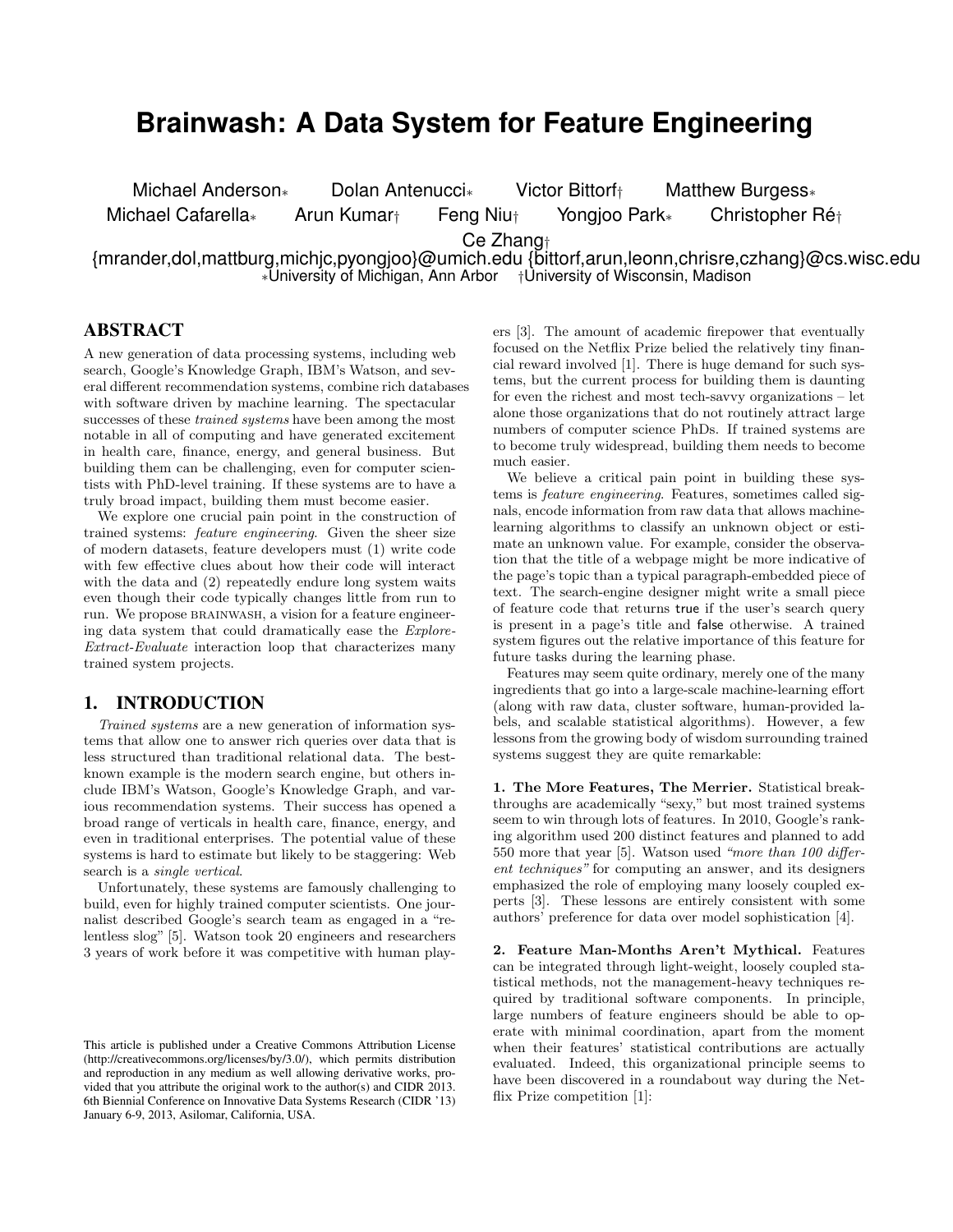Teams that had it basically wrong  $-$  but for a few  $qood\ ideas - made\ the\ difference\ when\ combined$ with teams which had it basically right. . . The top two teams beat the challenge by combining teams and their algorithms into more complex algorithms incorporating everybody's work. The more people joined, the more the resulting team's score would increase.

Unfortunately, writing features can be extremely painful. On the surface, building a feature may seem to be just another software engineering task, albeit one that is run over very large datasets. However, in our experience engineering features requires dramatically more iteration and adjustment. A completed feature is often a small piece of code that is relatively easy to reproduce and does not reflect the large amount of code that was written, tested, and thrown away. We note three ways in which feature engineering is uniquely excruciating:

- 1. Grunt-Work Statistics. First, there is a lot of statistical "grunt work." A feature processes a large dataset  $-e.g.,$  the set of all webpage titles — whose characteristics are often wholly novel to the developer. Even simple features are hard to write without some commodity metadata, such as frequency distributions of unique values, lists of outlier values, and some simple visualizations. Today the feature developer performs this grunt work for every new feature, by hand.
- 2. Unknowable Specs. Most interesting datasets are large and noisy, making the actual feature code "spec" nearly unknowable without repeated testing against the data itself. For example, it is easy to informally describe a feature such as, "A social media user's name is somewhat indicative of the user's age." That is, a user with the name Brittany is relatively unlikely to be elderly in 2013. But implementing this feature entails implementing a first version, then learning that user names often have numbers and adjectives appended to a human first name, then writing code to strip off these suffixes, then testing the code again.
- 3. Unexpected Failure. Even a perfectly implemented feature can be an unexpected failure, either because it does not capture any useful information or because its information is already captured by a previously implemented feature. For example, it may be that the name-based method above is helpful when considered alone, but does not add any predictive power beyond text-based methods (say, counting the number of "lol"s in a social media user's status updates). If the textbased method had been implemented first, then all the work to implement the name feature is wasted effort.

These three burdens of feature engineering — grunt-work statistics, unknowable specs, and unexpected failure — turn the developer's life into an endless cycle of small iterative code changes and tests. Moreover, most feature code runs over huge datasets that require scalable "big data" systems. The few systems that support the user-defined code necessary for feature engineering  $(e.g., \text{MapReduce} [2])$  have generally emphasized throughput over latency. Cluster software thus forces developers to endure high-latency waits (perhaps

hours or even days) in the "inner loop" of the feature development cycle. As a result, feature engineering is a timeconsuming and draining experience.

We envision a system,  $BRAINWASH$ ,<sup>1</sup> to dramatically improve the productivity of feature engineers. It provides pervasive programmer hints to address the constant iteration associated with feature development. In contrast to the hints provided by today's IDEs (which are derived from code snippets or header files), hints in brainwash are derived from the data under inspection as well as code written by other brainwash developers. It is a multiuser system that has three phases:

- 1. In Explore, BRAINWASH speeds the feature engineer through grunt-work statistics by automatically providing commodity information like frequency distributions and automatically-chosen illustrative samples from the dataset.
- 2. In Extract, BRAINWASH attempts to recommend a feature that is both likely to yield benefits and roughly compatible with the developer's code so far. BRAINwash accomplishes this by repurposing semi- and unsupervised methods for feature induction as recommendation methods.
- 3. In Evaluate, BRAINWASH enables the engineer to evaluate how well or poorly their new features perform in the context of the entire trained system. The challenge for BRAINWASH is to run and evaluate features as quickly as possible. It does so by speculatively executing code it thinks the user will want to run in the future; while features can be arbitrary pieces of code, it is possible to make educated guesses about what the code actually does even without directly understanding the source. For example, two functions that were written by the same user just a few minutes apart are likely to be small modifications of one another.

By increasing the velocity of the developer in each phase of the Explore-Extract-Evaluate loop, brainwash aims to improve developer effectiveness during feature engineering.

In the next section we review two case studies from our own work, illustrating problems with feature engineering today and showing how it could be improved. In Section 3, we propose brainwash and describe its design.

## 2. CASE STUDIES

We now describe two feature engineering case studies from trained systems being built by the authors of this paper. GeoDeepDive integrates scientific data for geoscientists. Automan aims to reproduce national economic statistics using social media activity.

## 2.1 GeoDeepDive

Today, an individual geologist has a micro view of geoscience: she has access to measurements from at most a handful of the approximately 30,000 geographical units in North America, usually data collected in her own and partner labs. Other labs' data is buried in the text, figures, and

 $1_{\rm BRAINWASH}$  is a reference to the artist Mr. Brainwash, or MBW, who mass-produces art in the mold of famous street artist Banksy. Similarily, we propose to mass-produce the artistry required by today's trained systems.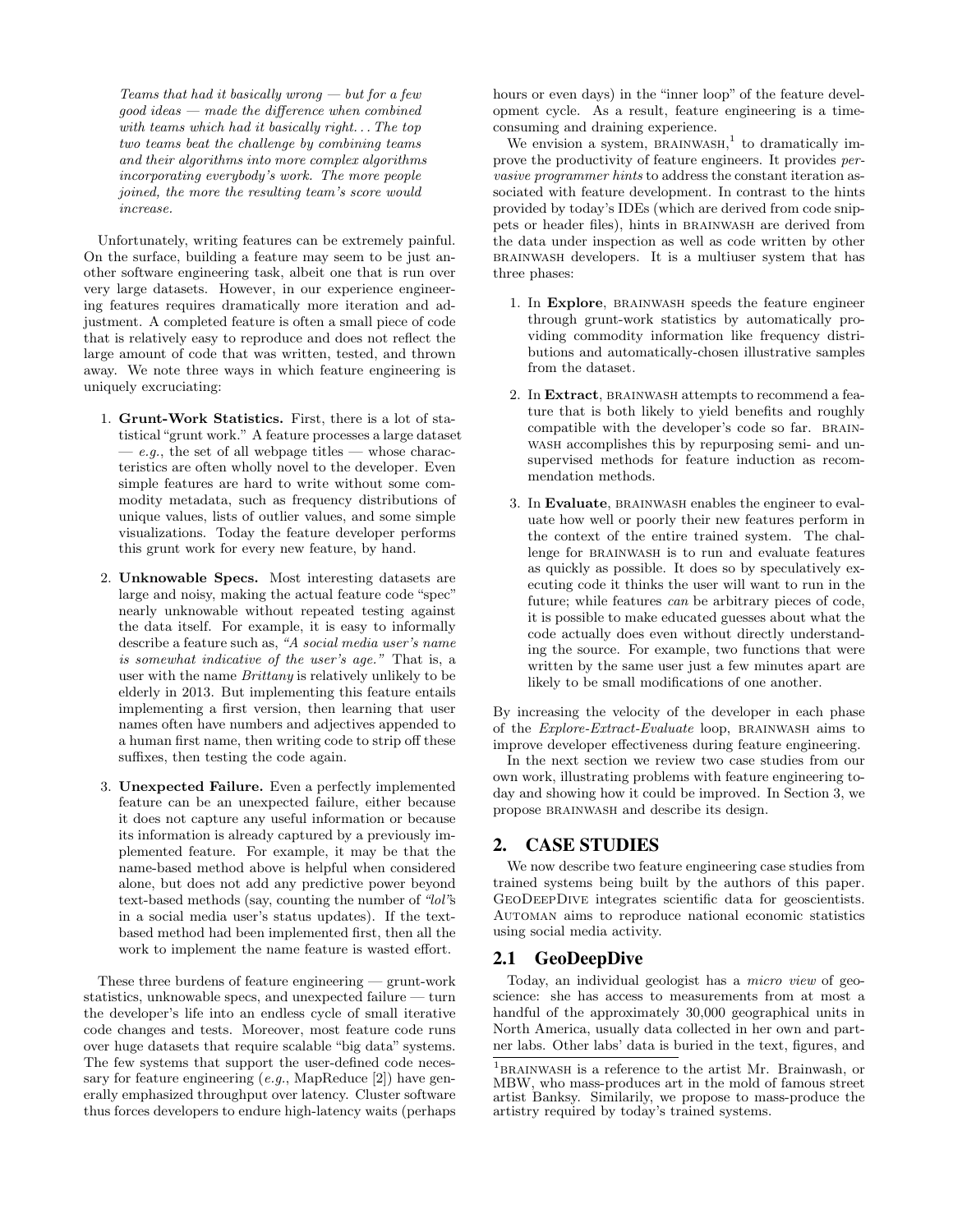graphs of webpages and journal articles. Even simple macroview questions, such as, "How much carbon is in the North American rock record?" are unanswerable without extracting and aggregating these disparate measurements.

GeoDeepDive aggregates data from multiple sources to build a single macro-view database.<sup>2</sup> A geologist can browse geological regions on a map, filter by various criteria, and see relevant extracted data along with textual provenance.

The machine learning problem is largely one of *entity link*ing. Geological data is often tied to a simple tuple consisting of a spatial component, a temporal component, and a hierarchy of "formation" types. Geologists use precise language to refer to formation names, but may refer to locations only obliquely, e.g., "near the panhandle." The feature engineering task for GeoDeepDive is to find hints that accurately map these text-embedded "geo-tuples" to elements in a database. The feature developers encountered the usual ration of troubles:

- 1. Grunt-Work Statistics. The input dataset held roughly 20,000 geology-oriented papers of unknown content and style. The quantity and distribution of figures, tables, footnotes, formations, and unambiguous placenames naturally have a large impact on which features are even possible. Developers had no way to obtain that information except to write a series of fairly dull statistics-gathering programs.
- 2. Unknowable Specs. At the start of the project it was not obvious to the computer scientists, and perhaps too obvious to the geologists, that "black shale" refers not just to carbon but to carbon along with a very specific range of possible temporal values. There was no way for developers to learn that "black shale" needed a specialized processor without actually slogging through the data.
- 3. Unexpected Failure. To link phrases like "this formation" to actual geological formations, developers used a baseline pronoun-coreference feature that maps phrases like "this formation" to the nearest formation-name mention in the previous paragraph. One might expect more sophisticated features to lead to significant quality improvement. Yet developers found that more sophisticated features that consult either document-level statistics or deep linguistic parsing have essentially the same accuracy as the baseline feature. Moreover, when both types of features are used, there was no notable improvement in quality.

#### 2.2 Automan

Automan's goal is to use social media data to collect economic statistics.<sup>3</sup> For example, an increase in the number of users who write "I need a job" may indicate a growth in unemployment. Statistics derived from social media hold the promise of being much faster and less expensive to gather than traditional survey-driven data.

An important part of economic data is the demographics of the individuals involved. For example, a 20-year-old college student who needs a summer job occupies a very different economic position from a 55-year-old factory worker

who has been laid off. While traditional surveys collect reliable demographic data, most social media systems do not.

Thus, AUTOMAN estimates the age of each social media user, even though most users do not reveal any explicit age information at all. In this work, we have focused on Twitter data, which comprises timestamped messages and the users' social network. Building this trained system entailed the same three problems.

- 1. Grunt-Work Statistics. Just knowing the basic structure of the input data is enough to suggest a number of statistics that would be useful for feature engineering: the number of messages, the number of users, the rate of message production, how many friends different users have, how many messages are roughly useful for economics statistics, etc. Computing each one of these numbers required dedicated code.
- 2. Unknowable Specs. The student working on this project actually encountered the name-formatting issue described in Section 1. Another example concerns messages where the author reveals his own age, e.g., "I am 35 years old." It initially seemed users have no motivation to be misleading. But people in some cases will ironically exaggerate their age, as in, "I threw out my back today. I'm 100 years old." Removing these false statements improved the age predictor. It is hard to imagine that the feature engineer could know ahead of time that an irony-detector could be a useful tool.
- 3. Unexpected Failure. For all the work that went into the Brittany feature that exploits name popularity information, it did not turn out to be very useful. Experiments so far have shown it adds almost no predictive power beyond a system that examines word choice and the friend network. The name-popularity feature seemed initially compelling but was a poor investment of engineering resources.

We now describe how BRAINWASH addresses these challenges.

## 3. BRAINWASH: PRELIMINARY DESIGN

We can now propose a preliminary design based on an Explore-Extract-Evaluate interaction loop with the developer. It aims to improve feature engineering via pervasive programmer hints and low-latency program execution.

We observe that our previous projects used data sets from a wide variety of sources: structured data, Tweets, images, and text corpora stored in flat files. To process such diverse data, we view it as crucial that BRAINWASH not be tied to any particular data processing system, but instead sit as a layer between the developer and the data storage and processing substrates. Our current plan is to create adapters for a variety of storage and processing systems: main memory, relational databases, key-value stores, flat files, distributed filesystems, and MapReduce.

One consequence of our choice to support a wide variety of data sources is that brainwash's data model must be relatively flexible. The model comprises sparse tuples that have *list* as a first-class type — they are roughly similar to Protocol Buffers [6]. BRAINWASH models features as userdefined functions that consume and produce lists of tuples. The developer explicitly declares input and output schemas for each feature.

<sup>2</sup>For an overview, including a demonstration video, see http://hazy.cs.wisc.edu/geodeepdive.

 ${}^{3}$ See a demo video at http://youtu.be/iq\_IW34QeJQ.